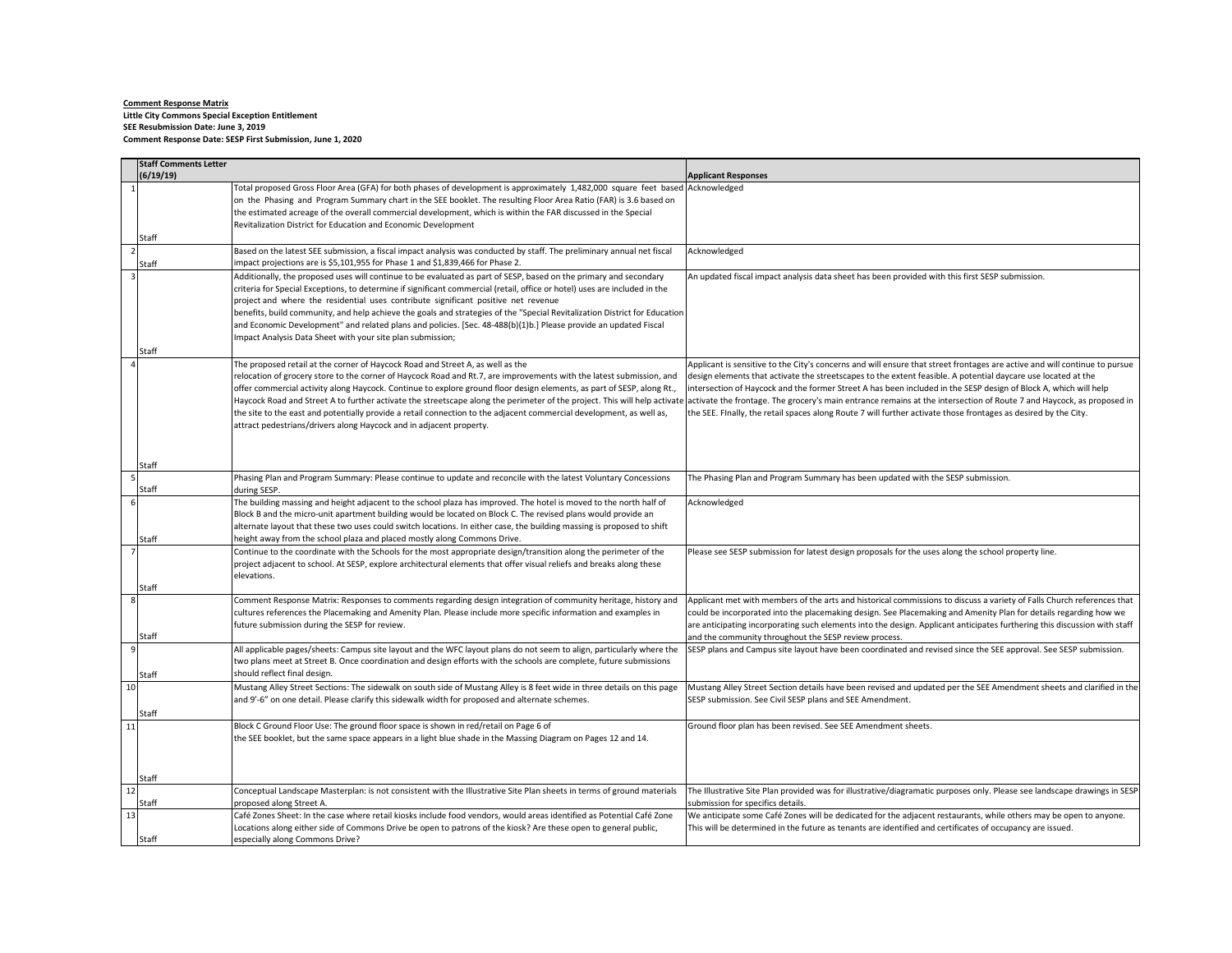|        | <b>Staff Comments Letter</b> |                                                                                                                                                                                           |                                                                                                                          |
|--------|------------------------------|-------------------------------------------------------------------------------------------------------------------------------------------------------------------------------------------|--------------------------------------------------------------------------------------------------------------------------|
|        | (6/19/19)                    |                                                                                                                                                                                           | <b>Applicant Responses</b>                                                                                               |
| 14     |                              | Café Zones Sheet: a mixture of Option A and B amenity/dining areas is proposed within the development. Adopting                                                                           | The intent of the Café Zone sheet was to provide flexibility for both options and create opportunities for varied design |
|        |                              | only one option may make the area look too formulaic. Improvements should alter the streetscape in such a permeant                                                                        | across the site.                                                                                                         |
|        | Staff                        | way that it will not constrict the usage of storefront space to future tenants.                                                                                                           |                                                                                                                          |
| $15$   |                              | Retail along Rt.7/Haycock - retail orientation currently feels internally focused; should have retail entrances along                                                                     | Please see retail plans for the latest designs, which we believe address this concern by creating new retail uses        |
|        |                              | perimeter to encourage adjacency to neighboring sites.                                                                                                                                    | (daycare, civic space, etc.) along Rt. 7 and Haycock. We will continue to work with staff to address this comment        |
|        | Staff                        |                                                                                                                                                                                           | through the SESP review process.                                                                                         |
| 16     |                              | Pedestrian Connection between Mustang Ally and Street A adjacent to School Plaza: Coordinate with Schools and                                                                             | A coordinated design has been developed. See SESP Civil and Landscape drawings.                                          |
|        | Staff                        | provide design that connects to/compliments the school plaza in terms of ground material/paving.                                                                                          |                                                                                                                          |
| $17\,$ |                              | Mustang Alley/Commons Drive Intersection: Crosswalk is shown on one leg of Mustang Alley at the Commons                                                                                   | We can continue to discuss with staff - one has been provided due to grade issues until future VT development occurs.    |
|        | Staff                        | intersection. An additional crosswalk on the opposite leg should be provided if feasible.                                                                                                 |                                                                                                                          |
| 18     |                              | Haycock/Rt.7 Corner: The building frontage along Haycock Road in Block A, adjacent to corner grocery entrance is                                                                          | Details have been provided in the SESP submission.                                                                       |
|        |                              | shown as Residential Entrance and Amenities. Please provide details of what this space will entail at SESP. It is                                                                         |                                                                                                                          |
|        |                              | important to have pedestrian oriented programming/uses here to activate the street. See #17 below for related                                                                             |                                                                                                                          |
|        |                              | comment.                                                                                                                                                                                  |                                                                                                                          |
|        | Staff                        |                                                                                                                                                                                           |                                                                                                                          |
| 19     |                              | Grocery Storefront: more active uses should be provided on the interior at the                                                                                                            | Details have been provided in the SESP submission.                                                                       |
|        |                              | storefront to help activate the street. Additionally, if the grocery store has dining area, seating should be provided near                                                               |                                                                                                                          |
|        |                              | the storefront where it can be visible from the street, and outdoor seating should also be explored                                                                                       |                                                                                                                          |
|        | Staff                        |                                                                                                                                                                                           |                                                                                                                          |
| 20     |                              | Active Street Frontage: Applicant's response to several comments related to activating street frontages through retai                                                                     | Please see retail plans for the latest designs, which we believe address this concern by creating new retail uses        |
|        |                              | uses and/or design elements along the external streets states "Applicant will ensure that street frontages are active                                                                     | (daycare, civic space, etc.) along Rt. 7 and Haycock. We will continue to work with staff to address this comment        |
|        |                              | and will pursue retail to the extent feasible" Provide examples or potential methods on                                                                                                   | through the SESP review process.                                                                                         |
|        | Staff                        | how this could be accomplished at SESP.                                                                                                                                                   |                                                                                                                          |
| 21     |                              | Gateway Design: The development site is identified as a City Gateway in the Comprehensive Plan. As such, building                                                                         | Acknowledged.                                                                                                            |
|        |                              | corners that are visible, particularly from Leesburg Pike and Haycock, should provide visual qualities consistent with                                                                    |                                                                                                                          |
|        |                              | that objective; creatively integrating urban plazas at these corners through a balanced composition of landscape,                                                                         |                                                                                                                          |
|        |                              | hardscape, seating and public art can also help define the corner more effectively.                                                                                                       |                                                                                                                          |
|        | Staff                        |                                                                                                                                                                                           |                                                                                                                          |
| 22     |                              | The Corner of Leesburg Pike and Haycock: is a key corner to introduce and showcase                                                                                                        | Acknowledged.                                                                                                            |
|        |                              | development to the public. A raised corner, signage, architectural consideration, and landscaping would to make the                                                                       |                                                                                                                          |
|        | Staff                        | space appear more engaging.                                                                                                                                                               |                                                                                                                          |
| 23     |                              | Garage Design: For any above grade parking garages proposed on site, continue to explore façade design that provides                                                                      | Garage façade designs are in progress - we will continue to discuss this with staff during the SESP process.             |
|        |                              | architectural and artistic screening as shown in examples provided in SEE booklet.                                                                                                        |                                                                                                                          |
|        | Staff                        |                                                                                                                                                                                           |                                                                                                                          |
| 24     |                              | Trees: Consider possibility that tree groves could reflect a more natural planting of trees and vegetation. Could provide Acknowledged.                                                   |                                                                                                                          |
|        | Staff                        | a visual and experiential relief from the highly organized and planned area.                                                                                                              |                                                                                                                          |
| 25     |                              | Comprehensive Sign Package: this can be submitted at SESP as part of site plan, subject to review and approval by the                                                                     | A draft Comprehensive Signage Package has been provided with the SESP Submission.                                        |
|        |                              | Architectural Advisory Board. Any sign variances identified at that time will be subject to BZA approval.                                                                                 |                                                                                                                          |
|        | Staff                        |                                                                                                                                                                                           |                                                                                                                          |
| 26     |                              | Block B Loading: Loading bay runs the entire width of Block B along Alley 3, and appears to wrap around the corner at                                                                     | Acknowledged.                                                                                                            |
|        |                              | Leesburg Pike. Appropriate screening of this corner should be provided at SESP.                                                                                                           |                                                                                                                          |
|        | Staff                        |                                                                                                                                                                                           |                                                                                                                          |
| 27     |                              | School Pick-pick/Drop-off Area: The Developer should continue coordination with the campus project team to                                                                                | Acknowledged.                                                                                                            |
|        |                              | determine the most efficient and appropriate layout/size for the proposed school drop-off area to maximize the                                                                            |                                                                                                                          |
|        |                              | Community Grove Plaza area. Additionally, potential traffic impacts should be studied further for mitigation measures.                                                                    |                                                                                                                          |
|        | Staff                        |                                                                                                                                                                                           |                                                                                                                          |
| 28     |                              | Uber/Lift drop-off area: a location for drop-off should be considered and identified at site plan for staff review. If the                                                                | Loading/drop-off/pick-up locations have been contemplated as we furthered the site design for the SESP. We will          |
|        |                              | school drop-off area also functions as general drop-off, management of conflicts during school drop-off hours should be continue to discuss with staff                                    |                                                                                                                          |
|        |                              | discussed.                                                                                                                                                                                |                                                                                                                          |
|        | Staff                        |                                                                                                                                                                                           |                                                                                                                          |
| 29     |                              | Provide details and specifics for the bollard/system used to close streets. Additionally, what is the restriction Details regarding bus circulation have been provided. See Civil Sheets. |                                                                                                                          |
|        |                              | system used for the area identified on Sheet C-0404 for closure to vehicular access on Street B during school drop-                                                                       | We will continue to discuss the bollard system used to close the streets during the SESP process.                        |
|        |                              | off/pick up hours? How would buses need to access the road during restricted hours?                                                                                                       |                                                                                                                          |
|        | Staf                         |                                                                                                                                                                                           |                                                                                                                          |
| 30     |                              | Programming: As the design and space planning elements are finalized for the Commons area, discussions regarding                                                                          | Acknowledged.                                                                                                            |
|        |                              | the ability for CFC and FCCPS to use the area for special events should be included as a binding element or voluntary                                                                     |                                                                                                                          |
|        | Staff                        | concession.                                                                                                                                                                               |                                                                                                                          |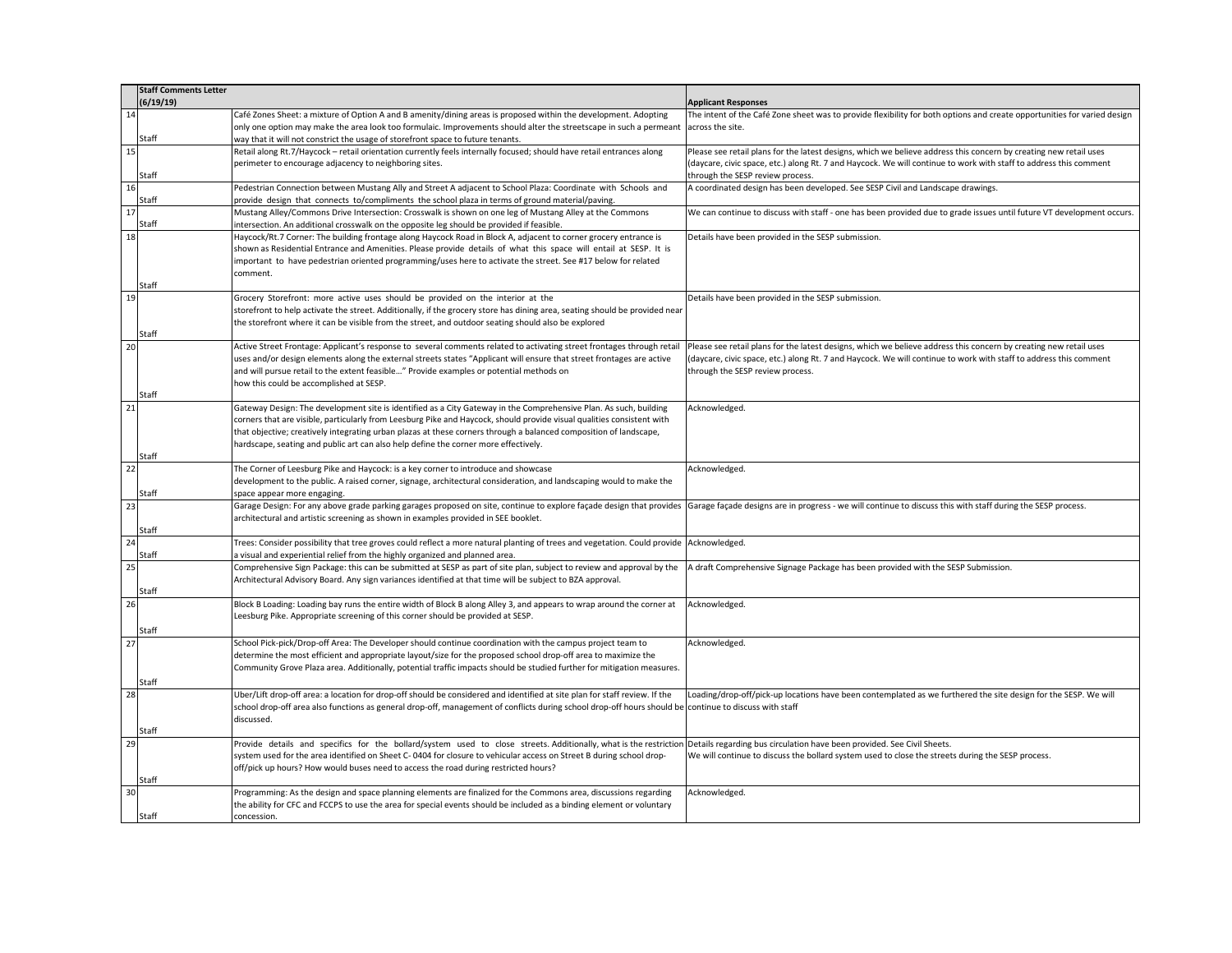|    | <b>Staff Comments Letter</b>   |                                                                                                                                                                                                                                |                                                                                                                        |
|----|--------------------------------|--------------------------------------------------------------------------------------------------------------------------------------------------------------------------------------------------------------------------------|------------------------------------------------------------------------------------------------------------------------|
|    | (6/19/19)                      |                                                                                                                                                                                                                                | <b>Applicant Responses</b>                                                                                             |
| 31 |                                | Comprehensive Plan and Urban Design Guidelines: Applicant should continue to utilize the Urban Design                                                                                                                          | Acknowledged.                                                                                                          |
|    |                                | Guidelines by Rhodeside and Harwell as they develop their design and architecture in more detail during the SESP                                                                                                               |                                                                                                                        |
|    |                                | phase with a focus toward the following urban design elements and principles:                                                                                                                                                  |                                                                                                                        |
|    |                                | · Massing, building height variation, building facade and frontage design                                                                                                                                                      |                                                                                                                        |
|    |                                | Ground floor storefront design, glazing and programming                                                                                                                                                                        |                                                                                                                        |
|    |                                | Treatment of building corners                                                                                                                                                                                                  |                                                                                                                        |
|    |                                | Gateway features that offer a sense of arrival and express the special qualities of West Falls Church                                                                                                                          |                                                                                                                        |
|    |                                | Appropriate placement of service and loading access                                                                                                                                                                            |                                                                                                                        |
|    |                                | Streetscape and public art                                                                                                                                                                                                     |                                                                                                                        |
|    |                                | Signage, wayfinding and lighting                                                                                                                                                                                               |                                                                                                                        |
|    | Staff                          |                                                                                                                                                                                                                                |                                                                                                                        |
| 32 |                                | Small Area Plan Planning Area 8 - Mobility & Accessibility: Continue to explore transportation strategies as they                                                                                                              | Acknowledged.                                                                                                          |
|    |                                | develop their TDM and further refine the project during SESP. The Nelson Nygaard Study offers several strategies for                                                                                                           |                                                                                                                        |
|    |                                | improving transit access and circulation within the site and surrounding areas that should be considered.                                                                                                                      |                                                                                                                        |
|    | Staff                          |                                                                                                                                                                                                                                |                                                                                                                        |
| 33 |                                | Providing shared use path along Mustang Alley: Plans provide the preferred option of a 12-foot shared use path                                                                                                                 | Acknowledged                                                                                                           |
|    |                                | (pedestrian and bicyclist) on the north side of Mustang Alley between the roadway and the Virginia Tech site. Staff                                                                                                            |                                                                                                                        |
|    | <b>Transportation Planning</b> | supports the 12-foot shared use path option. This feature should be maintained.                                                                                                                                                |                                                                                                                        |
| 34 |                                | A crosswalk is shown on Leesburg Pike, adjacent to Chestnut Street. This crosswalk and other crosswalks shown should  The design of the Route 7/Chestnut intersection is under discussion between CFC, Fairfax County, FCGP, a |                                                                                                                        |
|    | <b>Transportation Planning</b> | be maintained.                                                                                                                                                                                                                 |                                                                                                                        |
| 35 |                                | Space should be identified for a Capital Bikeshare station on the site. Staff recommends setting aside enough space for                                                                                                        | Bikeshare station location proposed and we will continue to discuss the size of the station provided with staff during |
|    |                                | a 19 dock station to allow for future expansion. The length of a 19 dock station is 51.67 feet, and the width is 6.06 feet. [the SESP process. See Civil/Landscape sheets.                                                     |                                                                                                                        |
|    |                                | The space set aside for a Bikeshare station should be a minimum of 55 feet in length and 10 feet in width, to                                                                                                                  |                                                                                                                        |
|    |                                | accommodate access space and allow for adequate spacing between the Bikeshare station and other street furniture.                                                                                                              |                                                                                                                        |
|    | <b>Transportation Planning</b> |                                                                                                                                                                                                                                |                                                                                                                        |
| 36 |                                | Bicycle racks should be spaced according to the City's Bike Rack Spacing Standards. Bicycle racks provided should                                                                                                              | Acknowledged.                                                                                                          |
|    | <b>Transportation Planning</b> | match with those recommended in the City's Streetscape Guidelines.                                                                                                                                                             |                                                                                                                        |
| 37 |                                | Please show locations of bike racks to be provided in the site plan submission.                                                                                                                                                | Provided. See SESP landscape sheets.                                                                                   |
|    | <b>Transportation Planning</b> |                                                                                                                                                                                                                                |                                                                                                                        |
| 38 |                                | TMP should follow the City's standard template, which includes (1) a preamble briefly explaining the benefits of TDM,                                                                                                          | Acknowledged.                                                                                                          |
|    |                                | (2) specific goals for the site (as specified in the Voluntary Concessions), and (3) a table summarizing techniques that                                                                                                       |                                                                                                                        |
|    |                                | will be used to achieve the site specific goals. For each group of site users (site-wide, residential, and                                                                                                                     |                                                                                                                        |
|    |                                | office/retail/cinema) techniques should be broken down into four groups: (1) Site Design, Infrastructure and Options,                                                                                                          |                                                                                                                        |
|    |                                | (2) Promotion, Education, and, Incentives, (3) Monitoring and Enforcement, and (4) Adaptive Management.                                                                                                                        |                                                                                                                        |
|    |                                |                                                                                                                                                                                                                                |                                                                                                                        |
|    | <b>Transportation Planning</b> |                                                                                                                                                                                                                                |                                                                                                                        |
|    | 39 Urban Forestry              | The addition of alleys and a pedestrian cut-through are noted and appreciated.                                                                                                                                                 | No response needed.                                                                                                    |
| 40 |                                | Typical Street Sections (pp. 20-23): Street A at 40' or 50' wide both show a 5' wide tree planting strip, as does one side                                                                                                     | Acknowledged.                                                                                                          |
|    |                                | of Mustang Alley. Please note that a 6' strip, as in the City's Streetscape Guidelines, is minimal for shade trees. The                                                                                                        |                                                                                                                        |
|    |                                | narrower the planter, the greater the likelihood of pavement damage when trees mature.                                                                                                                                         |                                                                                                                        |
|    | Urban Forestry                 |                                                                                                                                                                                                                                |                                                                                                                        |
| 41 |                                | The proposed planter widths greater than 6 feet along Route 7 and Haycock (p. 21), as well as planters holding multiple Acknowledged.                                                                                          |                                                                                                                        |
|    |                                | trees each, are noted and appreciated. We still have concerns about shade trees having limited branching area and                                                                                                              |                                                                                                                        |
|    | Urban Forestry                 | possibly bending toward the street when planted 15 feet from tall walls.                                                                                                                                                       |                                                                                                                        |
| 42 |                                | Conceptual Landscape Master Plan (p. 28): Please try to plant along Alley 2 and Alley 3, as is shown along part of Alley 1 Acknowledged.                                                                                       |                                                                                                                        |
|    | Urban Forestry                 |                                                                                                                                                                                                                                |                                                                                                                        |
| 43 |                                | Canopy Cover sheet (p. 34): Applicants are seeking bonus canopy credits for native species and diversity, but those                                                                                                            | Acknowledged.                                                                                                          |
|    |                                | credits don't apply to commercial or mixed use projects where city code sets no canopy requirements. Though the                                                                                                                |                                                                                                                        |
|    |                                | credits may not apply, using native tree species and making sure that no one species makes up more than 25% of the                                                                                                             |                                                                                                                        |
|    |                                | trees are excellent strategies that will be well received. And any trees within private courtyards will also contribute to                                                                                                     |                                                                                                                        |
|    | Urban Forestry                 | the canopy cover total.                                                                                                                                                                                                        |                                                                                                                        |
| 44 |                                | I share the concerns previously raised by the Arborist and Urban Forester, and by the Environmental Sustainability                                                                                                             | SWM conceptual plans have been provided. See SESP civil sheets.                                                        |
|    |                                | Council (ESC), that stormwater management, green infrastructure and sustainable landscaping need to be incorporated                                                                                                            |                                                                                                                        |
|    |                                | in the site design from project inception. Addressing them after the general layout of the site has been established may                                                                                                       |                                                                                                                        |
|    | Environmental                  | significantly limit opportunities to build sustainability and resilience into the project.                                                                                                                                     |                                                                                                                        |
|    | Sustainability                 |                                                                                                                                                                                                                                |                                                                                                                        |
|    | 45 Environmental               | The minimization of heat island effects should be addressed in streetscape and building design, including paving and                                                                                                           | Acknowledged.                                                                                                          |
|    | Sustainability                 | building materials selection.                                                                                                                                                                                                  |                                                                                                                        |
|    |                                |                                                                                                                                                                                                                                |                                                                                                                        |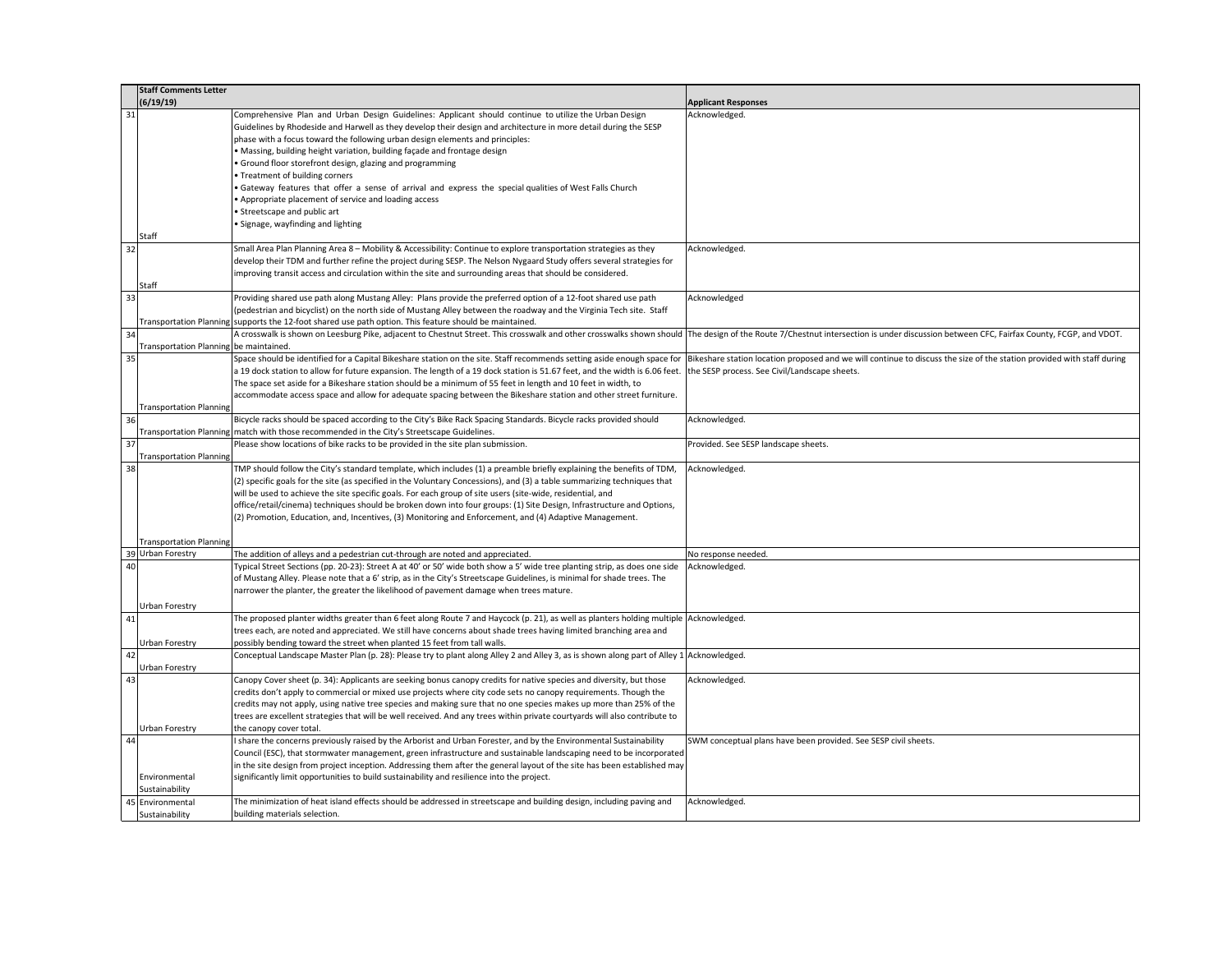|    | <b>Staff Comments Letter</b> |                                                                                                                                                                                                                                           |                                                                                                                          |
|----|------------------------------|-------------------------------------------------------------------------------------------------------------------------------------------------------------------------------------------------------------------------------------------|--------------------------------------------------------------------------------------------------------------------------|
|    | (6/19/19)                    |                                                                                                                                                                                                                                           | <b>Applicant Responses</b>                                                                                               |
| 46 |                              | Renewable energy sources such as solar photovoltaic installations on roofs and awnings should be incorporated in the                                                                                                                      | We explored a variety of renewable technologies as we developed the design of the site, including greywater reuse and    |
|    |                              | project. Has geothermal been considered for this site?                                                                                                                                                                                    | geothermal energy, but they were determined to be not financially viable. We are considering solar PV use throughout     |
|    | Environmental                |                                                                                                                                                                                                                                           | the site and can provide more detail about what we determine will be feasible as we continue through the design          |
|    | Sustainability               |                                                                                                                                                                                                                                           | review process.                                                                                                          |
| 47 |                              | Electric and hybrid vehicle use in the City is already high, and is likely to increase in the future. The provision of a                                                                                                                  | Applicant has agreed to provide 10 EV charging stations, one publicly accessible fast-charge EV station, and conduit for |
|    | Environmental                | reasonable number of EV charging stations at build-out should be supplemented by provision of conduit to support                                                                                                                          | an additional 30 EV stations to be installed in the project in the future.                                               |
|    | Sustainability               | widespread future installations.                                                                                                                                                                                                          |                                                                                                                          |
| 48 |                              | The proposed restriction of delivery/trash truck access hours to minimize interference with school traffic is a sensible                                                                                                                  | Acknowledged.                                                                                                            |
|    |                              | precaution. Please also note the requirements of Section 14-51 of the City's Code of Ordinances regarding loading                                                                                                                         |                                                                                                                          |
|    | Environmental                | and unloading, refuse collection and vehicle idling.                                                                                                                                                                                      |                                                                                                                          |
|    | Sustainability               |                                                                                                                                                                                                                                           |                                                                                                                          |
|    | 49 Environmental             | fully endorse the recommendations of the ESC with regard to amending the Voluntary Concessions.                                                                                                                                           | Acknowledged.                                                                                                            |
|    | Sustainability               |                                                                                                                                                                                                                                           |                                                                                                                          |
| 50 |                              | Identify fire protection package: A clear definition of the intent of fire protection package shall be clearly stated. This                                                                                                               | Acknowledged.                                                                                                            |
|    | Fire                         | shall include all typical components including, but not limited to, generator, fire alarm system, sprinkler and standpipe                                                                                                                 |                                                                                                                          |
|    |                              | system. This should include the proposed level of protection for the parking garage.                                                                                                                                                      |                                                                                                                          |
| 51 |                              | Location of Fire Department Connection (FDC): Shall be within 75 feet of the fire hydrant. Design planning shall                                                                                                                          | Acknowledged.                                                                                                            |
|    |                              | accommodate that fire hose, when connected between the hydrant location and the FDC, remains unobstructed. No<br>streetscape, bus shelters, bike racks or outdoor café shall obstruct this area.                                          |                                                                                                                          |
|    |                              | Fire hose when deployed from the FDC to the hydrant location shall not cross roadways, driveways to/from a parking                                                                                                                        |                                                                                                                          |
|    |                              | garage, or egress/access points into or away from the structure. The proposed location of the FDC with the existing                                                                                                                       |                                                                                                                          |
|    |                              | hydrant both located on the east side of the driveway is satisfactory, however this MUST be UNOBSTRUCTED. Identify                                                                                                                        |                                                                                                                          |
|    |                              | all fire hydrants.                                                                                                                                                                                                                        |                                                                                                                          |
|    | Fire                         |                                                                                                                                                                                                                                           |                                                                                                                          |
| 52 |                              | Building Egress and Access Points: Design planning should provide that ALL egress and access points provide egress                                                                                                                        | Acknowledged.                                                                                                            |
|    |                              | away from the building without obstructions. No streetscape, bus shelters, bike racks shall obstruct the means of                                                                                                                         |                                                                                                                          |
|    | Fire                         | egress away from the building.                                                                                                                                                                                                            |                                                                                                                          |
| 53 |                              | Streetscape: The Fire Official shall review and approve all streetscape to assure interoperability for the building egress, Acknowledged.                                                                                                 |                                                                                                                          |
|    | Fire                         | emergency responder operations and unhampered access to building systems.                                                                                                                                                                 |                                                                                                                          |
| 54 |                              | Radio Coverage Compliance: Public Safety Radio Coverage Compliance, this requirement is not only for the                                                                                                                                  | Acknowledged.                                                                                                            |
|    |                              | underground parking garage but includes coverage requirements inside and aboveground in the building to include                                                                                                                           |                                                                                                                          |
|    |                              | stairwells. The space and amplification equipment shall be provided and maintained by the building owner.                                                                                                                                 |                                                                                                                          |
|    |                              | Certification by a Professional Engineer shall be provided showing the testing of signal strength and coverage has been                                                                                                                   |                                                                                                                          |
|    |                              | met prior to the final C.O. being issued. The City Fire Official is the point of coordination for all city emergency services                                                                                                             |                                                                                                                          |
|    |                              | for approval of radio compliance.                                                                                                                                                                                                         |                                                                                                                          |
|    | Fire                         |                                                                                                                                                                                                                                           |                                                                                                                          |
| 55 |                              | Emergency Generators: If not already required by code as a High-Rise Package and in order to maintain resiliency, all                                                                                                                     | The Applicant has agreed to provide emergency generators as specified in the SEE Voluntary Concessions: "Natural gas     |
|    |                              | buildings shall have a generator sized accordingly to supply and sustain fire protection systems, emergency lighting and emergency generator sized to accommodate code-required items such as fire alarm systems and emergency            |                                                                                                                          |
|    |                              | ventilation, Public Safety Radio systems, elevator service (at least 1 elevator), sump pumps as well as domestic water in exit lighting."                                                                                                 |                                                                                                                          |
|    |                              | order to sustain sanitary systems and other critical functions that are to remain viable during extended outages.<br>Generators are preferred to be natural gas supplied (diesel generators are limited by fuel supply; will also require |                                                                                                                          |
|    | Fire                         | annual permits)                                                                                                                                                                                                                           |                                                                                                                          |
| 56 |                              | Designated Fire Lanes: Fire Lanes for emergency response may be designated by the Fire Official and shall be marked                                                                                                                       | Acknowledged.                                                                                                            |
|    | Fire                         | and maintained by the building owner according to code.                                                                                                                                                                                   |                                                                                                                          |
| 57 |                              | Signage: Signage will be required throughout the building in accordance with requirements set by the Fire Official. This                                                                                                                  | Acknowledged.                                                                                                            |
|    |                              | shall include clear markings that identify of all exterior doors on ground level, stair and floor level landings inside                                                                                                                   |                                                                                                                          |
|    |                              | stairwells, interior equipment rooms (electrical) and FDC location location. FDC shall be equipped with a "red (non-                                                                                                                      |                                                                                                                          |
|    |                              | auditable) strobe light above the FDC that activates during alarm mode.                                                                                                                                                                   |                                                                                                                          |
|    |                              | Fire Dept Knox Box(s): Shall be installed where designated by the Fire Official.                                                                                                                                                          | Acknowledged.                                                                                                            |
|    | 58 Fire<br>59                | Parking Spaces: The project shall have a least one designated parking spaces for POLICE - FIRE MARSHAL needs                                                                                                                              | Acknowledged. Location to be determined during SESP process.                                                             |
|    |                              | (including signage).                                                                                                                                                                                                                      |                                                                                                                          |
|    | Fire                         |                                                                                                                                                                                                                                           |                                                                                                                          |
| 60 |                              | Pre-Construction Meeting: A Pre-Construction meeting will be required to review the requirements of chapter 33 of                                                                                                                         | Acknowledged.                                                                                                            |
|    | Fire                         | the Virginia Statewide Fire Prevention Code.                                                                                                                                                                                              |                                                                                                                          |
| 61 |                              | Blue Light Help Stations: Consideration to install blue light stations throughout the project as emergency help stations.                                                                                                                 | Acknowledged.                                                                                                            |
|    | Fire                         |                                                                                                                                                                                                                                           |                                                                                                                          |
| 62 |                              | Installation of Security Bollards: This is specific to the area along Commons Drive which is the open field area to                                                                                                                       | Additional details regarding our proposed use of design elements such as seat walls and bollards to enclose and protect  |
|    | Fire                         | mitigate the possibility of vehicles hitting pedestrians.                                                                                                                                                                                 | the various spaces within the Commons have been provided. See SESP Landscape drawings.                                   |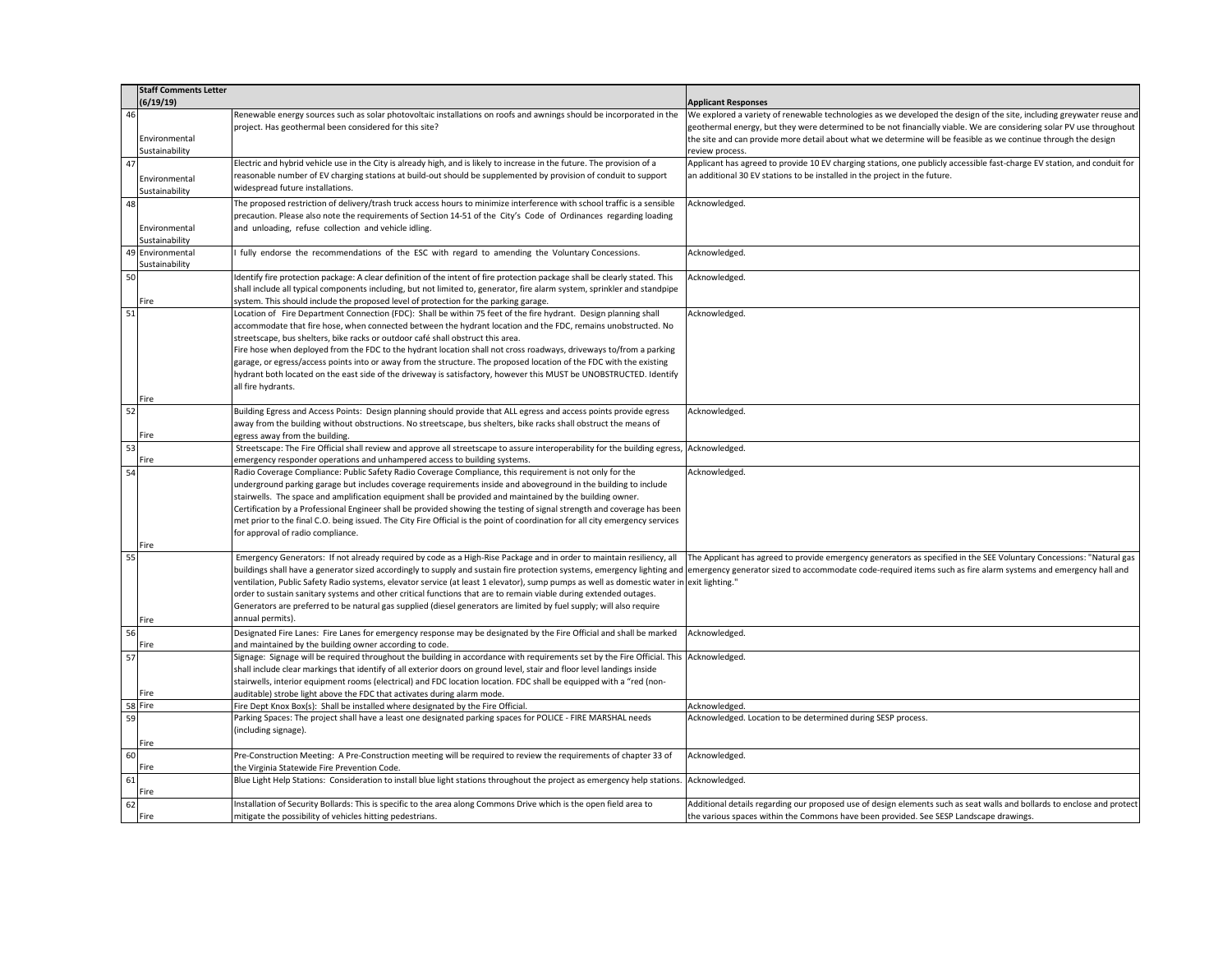|    | <b>Staff Comments Letter</b> |                                                                                                                                                                                                                             |                                                                                                                            |
|----|------------------------------|-----------------------------------------------------------------------------------------------------------------------------------------------------------------------------------------------------------------------------|----------------------------------------------------------------------------------------------------------------------------|
|    | (6/19/19)                    |                                                                                                                                                                                                                             | <b>Applicant Responses</b>                                                                                                 |
| 63 |                              | Applicant shall follow all codes and apply for permits for approval by the Fire Official under the Virginia Statewide Fire                                                                                                  | Acknowledged.                                                                                                              |
|    |                              | Prevention Code including but not limited to demolition and construction (chapter 33), blasting (chapter 56), hot work                                                                                                      |                                                                                                                            |
|    |                              | (chapter 35), removal of underground storage tanks, hazardous material mitigation, locations of fire department                                                                                                             |                                                                                                                            |
|    |                              | connections, fire command centers, Knox box locations, hydrants locations and fire lanes. Further clarification may be                                                                                                      |                                                                                                                            |
|    | Fire                         | directed to the City Fire Marshal at (703) 248-5058.                                                                                                                                                                        |                                                                                                                            |
| 64 |                              | Street width open access must maintain 20 feet for fire apparatus and operations per the Virginia Statewide Fire                                                                                                            | Acknowledged.                                                                                                              |
|    | Fire                         | Prevention Code.                                                                                                                                                                                                            |                                                                                                                            |
| 65 |                              | School drop-off – It appears that this issue has been resolved in part through the change in the garage and the                                                                                                             | Applicant has coordinated with FCCPS to create a student drop off loop adjacent to the Memorial Grove that will            |
|    |                              | placement of the property line along the western edge of the buildings and along Mustang Alley. I would imagine there                                                                                                       | function appropriately.                                                                                                    |
|    |                              | will still be some traffic through the commercial site at drop-off/pick-up if there are back-ups in other parts of the site.                                                                                                |                                                                                                                            |
|    | <b>DRC</b>                   |                                                                                                                                                                                                                             |                                                                                                                            |
| 66 |                              | Management of car-share vehicles and delivery vehicles needs to be addressed at the SESP, along with bike parking.                                                                                                          | Loading/drop-off/pick-up locations have been contemplated as we furthered the site design for the SESP. We will            |
|    |                              | Delivery vehicles could be a problem if not managed along Street A and the Commons as they can block parking, bike                                                                                                          | continue to discuss with staff                                                                                             |
|    |                              | lanes and travel lanes. Same with school pick-up/drop-off vehicles if folks cut through the commercial site to avoid back                                                                                                   |                                                                                                                            |
|    | DRC                          | ups on Mustang Alley.                                                                                                                                                                                                       |                                                                                                                            |
| 67 |                              | Parking ratios will be further detailed at the SESP along with shared parking and waivers, but the microunit ratio should                                                                                                   | Additional information regarding proposed parking ratios has been provided with the SESP Package.                          |
|    |                              | be looked at 0.5 spaces per unit minimum. To the extent these are affordable units, particularly below 60% AMI, given                                                                                                       |                                                                                                                            |
|    |                              | proximity to Metro and bus service along Rt. 7, the ratio could probably be reduced further. Arlington is allowing a                                                                                                        |                                                                                                                            |
|    |                              | multi-family ratio overall (regardless of market or affordable) of 0.2 - 0.4 within % mile of Metro by special exception.                                                                                                   |                                                                                                                            |
|    | <b>DRC</b>                   |                                                                                                                                                                                                                             |                                                                                                                            |
| 68 |                              | Parking Technologies - I didn't see a reference to them, but assume they will be part of the parking in the SESP                                                                                                            | Applicant is exploring a variety of parking technology options to implement across the site and we will provide details    |
|    | <b>DRC</b>                   |                                                                                                                                                                                                                             | during the SESP review process as they become available.                                                                   |
| 69 |                              | could not tell if the Commons Drive is right out only but that seems consistent with the plan for exiting vehicles from                                                                                                     | See civil sheets for details of traffic movements across the site.                                                         |
|    | <b>DRC</b>                   | Mustang Alley.                                                                                                                                                                                                              |                                                                                                                            |
| 70 |                              | School drop-off is still an open issue in that the volume of cars and the procession through the site is likely to create                                                                                                   | Applicant has coordinated with FCCPS to create a student drop off loop adjacent to the Memorial Grove that will            |
|    |                              | back-ups at both pick-up and drop-off. The morning conflict could be with delivery vehicles if loading docks are not                                                                                                        | function appropriately.                                                                                                    |
|    |                              | enforced, as well as with customers and visitors in the afternoon. I think mid-day could also create some conflicts with                                                                                                    |                                                                                                                            |
|    |                              | delivery drivers and student departures (not sure if the school allows seniors to leave for lunch).                                                                                                                         |                                                                                                                            |
|    | <b>DRC</b>                   |                                                                                                                                                                                                                             |                                                                                                                            |
| 71 |                              | Additional attention also needs to be given to the impacts of car share vehicles at drop-off/pick-up and especially                                                                                                         | Loading/drop-off/pick-up locations have been contemplated as we furthered the site design for the SESP. We will            |
|    | DRC                          | special events.                                                                                                                                                                                                             | continue to discuss with staff.                                                                                            |
| 72 |                              | Based on some comments at yesterday's ULI Trends Conference, some exploration of how scooters will be handled                                                                                                               | Applicant anticipates continuing the discussion regarding scooter technologies during the SESP review process.             |
|    | <b>DRC</b>                   | eems appropriate.                                                                                                                                                                                                           |                                                                                                                            |
| 73 |                              | The use of parking technologies has been noted and should be further detailed at the SESP stage.                                                                                                                            | Applicant is exploring a variety of parking technology options to implement across the site and we will provide details    |
|    | <b>DRC</b>                   |                                                                                                                                                                                                                             | during the SESP review process as they become available.                                                                   |
| 74 |                              | Depending on the decisions around the shared parking garage, an MOU with WMATA for overflow use seems                                                                                                                       | Applicant can discuss the potential for an MOU with staff during the SESP review process.                                  |
|    | <b>DRC</b>                   | appropriate at the SESP stage if not earlier.                                                                                                                                                                               |                                                                                                                            |
| 75 | <b>DRC</b>                   | Mustang Alley – parking restrictions at drop-off and pick-up are crucial                                                                                                                                                    | At this time, there is no street parking contemplated on Mustang Alley.                                                    |
| 76 |                              | Parking Ratios are reduced for Phase 2 Office and Retail which is a good change and clarification from the earlier                                                                                                          | Additional information regarding proposed parking ratios has been provided with the SESP Package.                          |
|    | <b>DRC</b>                   | ubmission. This will be further detailed in the SESP along with parking waivers, shared parking and the TDM.                                                                                                                |                                                                                                                            |
| 77 |                              | Travel lane width - the 10' dimension should be confirmed with the Fire Department.                                                                                                                                         | Per discussions with the Fire Marshal and Building Official, paved area for fire truck access will maintain a clearance of |
|    | DRC                          |                                                                                                                                                                                                                             | 20' width.                                                                                                                 |
| 78 |                              | The parking ratios proposed for the West Falls Church Development skew toward a more transit-oriented ratio than                                                                                                            | Additional information regarding proposed parking ratios has been provided with the SESP Package.                          |
|    |                              | comparable development in Fairfax County, particularly with respect to residential and hotel uses. Both the proposed                                                                                                        |                                                                                                                            |
|    |                              | office and retail parking ratios are on the high/suburban market side, but create opportunities for shared parking and                                                                                                      |                                                                                                                            |
|    | <b>Parking Review</b>        | overflow parking for the high school. Additional studies will be necessary at the more detailed SESP stage, particularly                                                                                                    |                                                                                                                            |
|    | Comments                     | when a hotel and senior housing provider are confirmed.                                                                                                                                                                     |                                                                                                                            |
| 79 |                              | Office Parking: The office parking ratio, while lower than the Zoning Ordinance ratio of 2.22/1,000 square feet, does not Additional information regarding proposed parking ratios has been provided with the SESP Package. |                                                                                                                            |
|    |                              | take into account proximity to Metro and implies that employees are expected to come to the site by auto. The                                                                                                               |                                                                                                                            |
|    |                              | implication is that this base of parking will be used for other purposes when the office is closed, such as residential                                                                                                     |                                                                                                                            |
|    | <b>Parking Review</b>        | parking or overflow for high school events. If this is not the case, then ratio should be changed to provide less parking                                                                                                   |                                                                                                                            |
|    | Comments                     | due to transit proximity.                                                                                                                                                                                                   |                                                                                                                            |
| 80 |                              | Retail Parking: The retail ratio is only slightly below code, which implies some use by employees already at the site, but                                                                                                  | Additional information regarding proposed parking ratios has been provided with the SESP Package.                          |
|    |                              | does not take into account use of Metro or other ways to arrive at the site (walk, bike, bus). One key to the ultimate                                                                                                      |                                                                                                                            |
|    |                              | parking plan is whether the grocery store is a "destination" grocer, such as a Trader Joe's or Mom's Organic, or a                                                                                                          |                                                                                                                            |
|    |                              | replacement for an existing nearby store such as the Giant at the FRIT project across Haycock Road, or the Whole                                                                                                            |                                                                                                                            |
|    |                              | Foods a mile west at the Idylwood Plaza Shopping Center (Falls Church area of Fairfax County). Two stores immediately                                                                                                       |                                                                                                                            |
|    | Parking Review               | across from each other suggests one will kill off the other or they need to be different enough in their market that they                                                                                                   |                                                                                                                            |
|    | Comments                     | will compete effectively.                                                                                                                                                                                                   |                                                                                                                            |